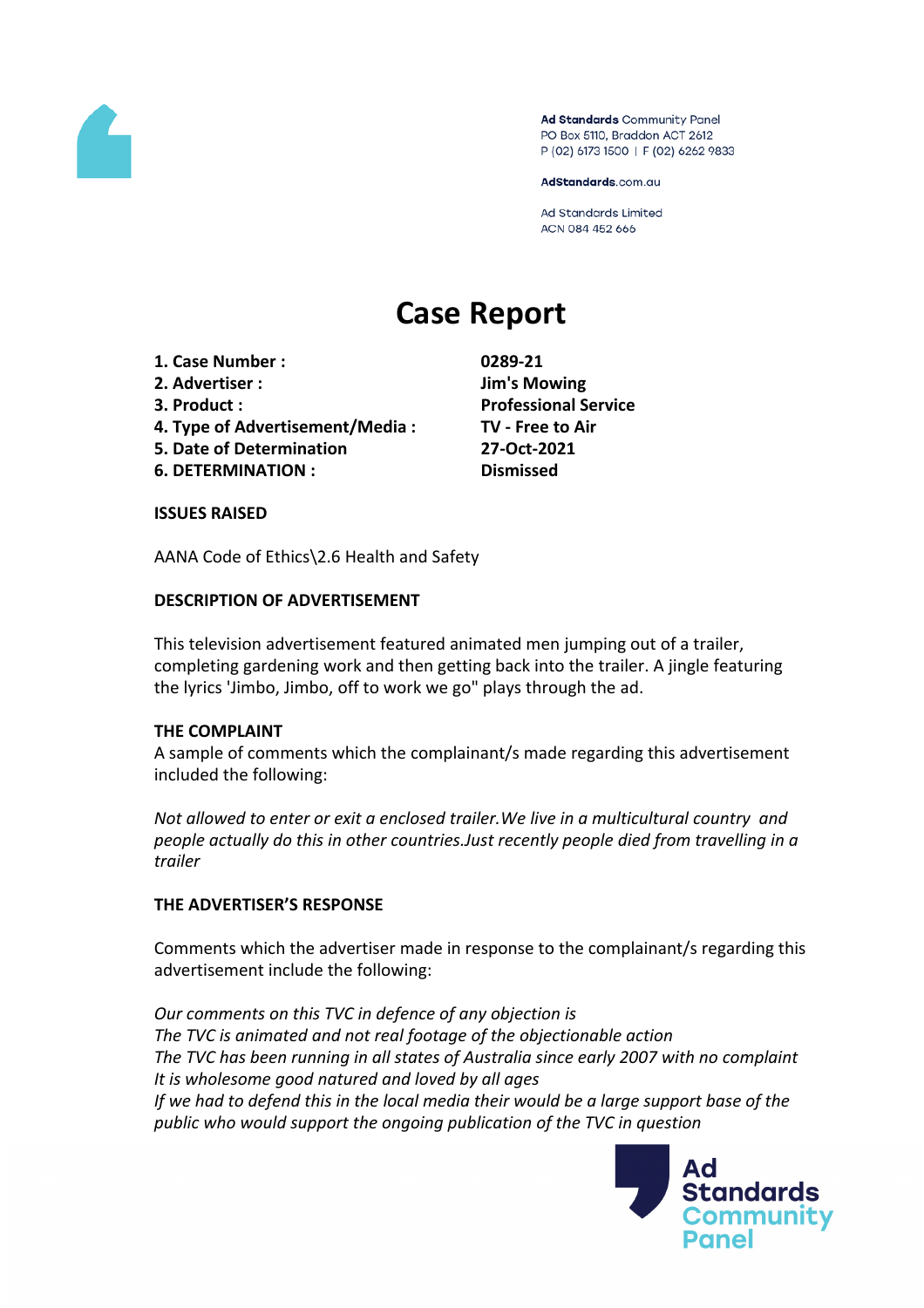

*We have had many positive public comments over the years for this TVC which is a key reason that it still runs today in its original format.*

### **THE DETERMINATION**

The Ad Standards Community Panel (Panel) considered whether the advertisement breaches Section 2 of the AANA Code of Ethics (the Code).

The Panel noted the complainant's concern that the depiction of people travelling in an enclosed trailer is dangerous and illegal.

The Panel viewed the advertisement and noted the advertiser's response.

**Section 2.6: Advertising or Marketing Communications shall not depict material contrary to Prevailing Community Standards on health and safety.**

The Panel noted the Practice Note to Section 2.6 which states:

*"Images of unsafe driving, bike riding without helmets or not wearing a seatbelt while driving a motor vehicle are likely to be contrary to prevailing community standards relating to health and safety irrespective of whether such depictions are for the product/service being advertised or are incidental to the product."*

The Panel noted that it had previously considered a similar complaint about the same ad in case 0254-15, in which:

*"The Board noted that the advertisement is a cartoon and considered that the overall tone is an illusion of the seven dwarves going to work (7 identical 'Jimbo' characters) in the fairy tale 'Snow White and the Seven Dwarves'. The Board noted the complainant's concern that the Jimbos are shown exiting a trailer and that it is unsafe and illegal to travel in this manner. The Board noted the cartoon nature of the advertisement and considered that the depiction of seven identical characters performing gardening duties to the tune of "Jimbo, Jimbo, it's off to work we go" amounts to an overall depiction which is clearly fantastical and not intended to represent real people. The Board noted that road safety is an important and serious issue but considered in this instance the advertisement does not encourage or condone travelling in the back of a trailer."*

Consistent with the previous determination, in the current case the Panel considered that the animated depiction was clearly fantastical and not intended to present a realistic scenario.

The Panel noted that if the behaviour were to occur in real life it would be dangerous and illegal, however the animated, fantasy nature of the advertisement meant that